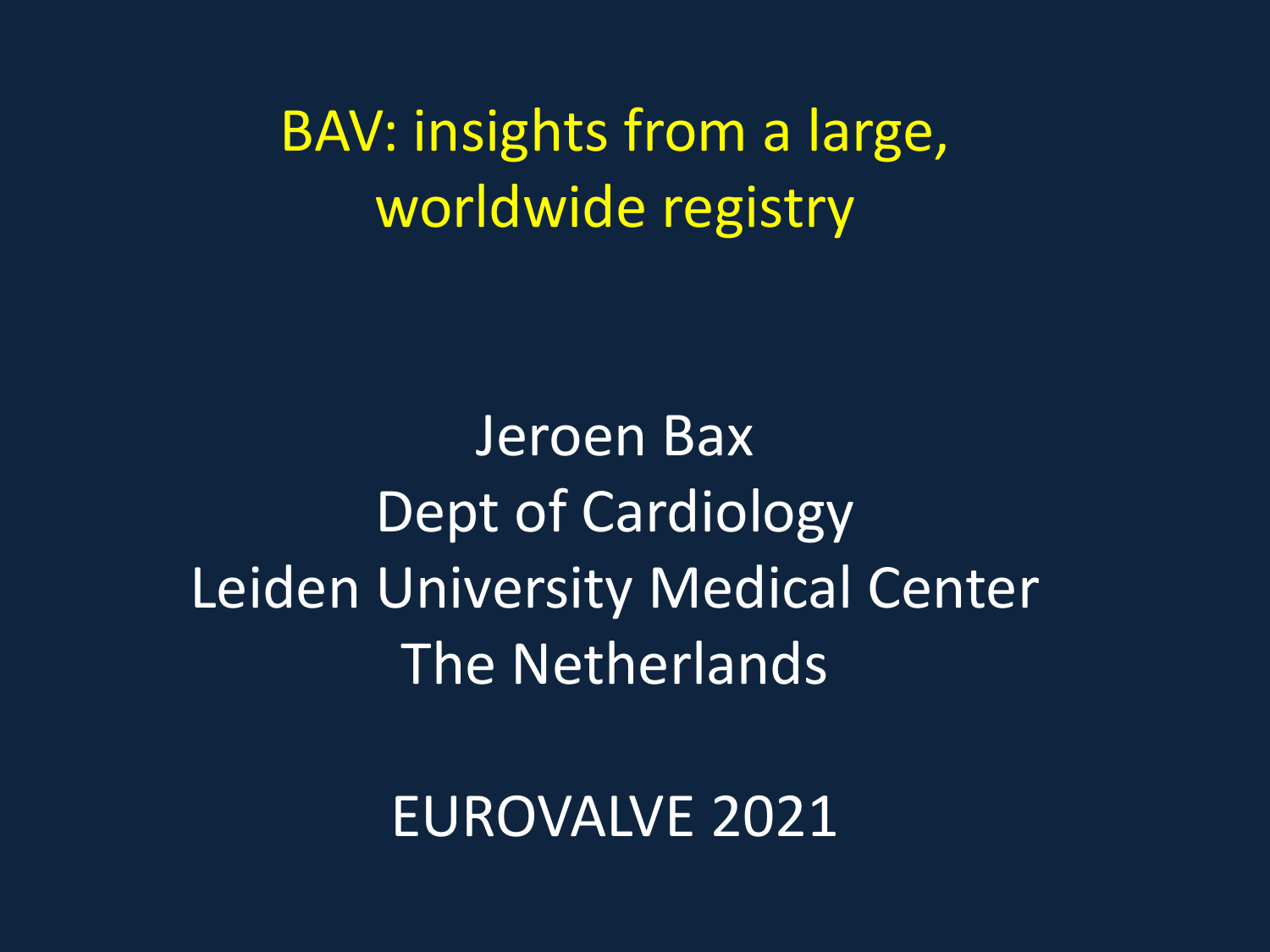#### CONFLICTS:

The Dept of Cardiology at Leiden University Medical Center, The Netherlands

> Has received unrestricted research grants from:

Medtronic, Biotronik, Boston Scientifif, Edwards Lifesciences, Abbott, GE Healthcare, Bayer, Novartis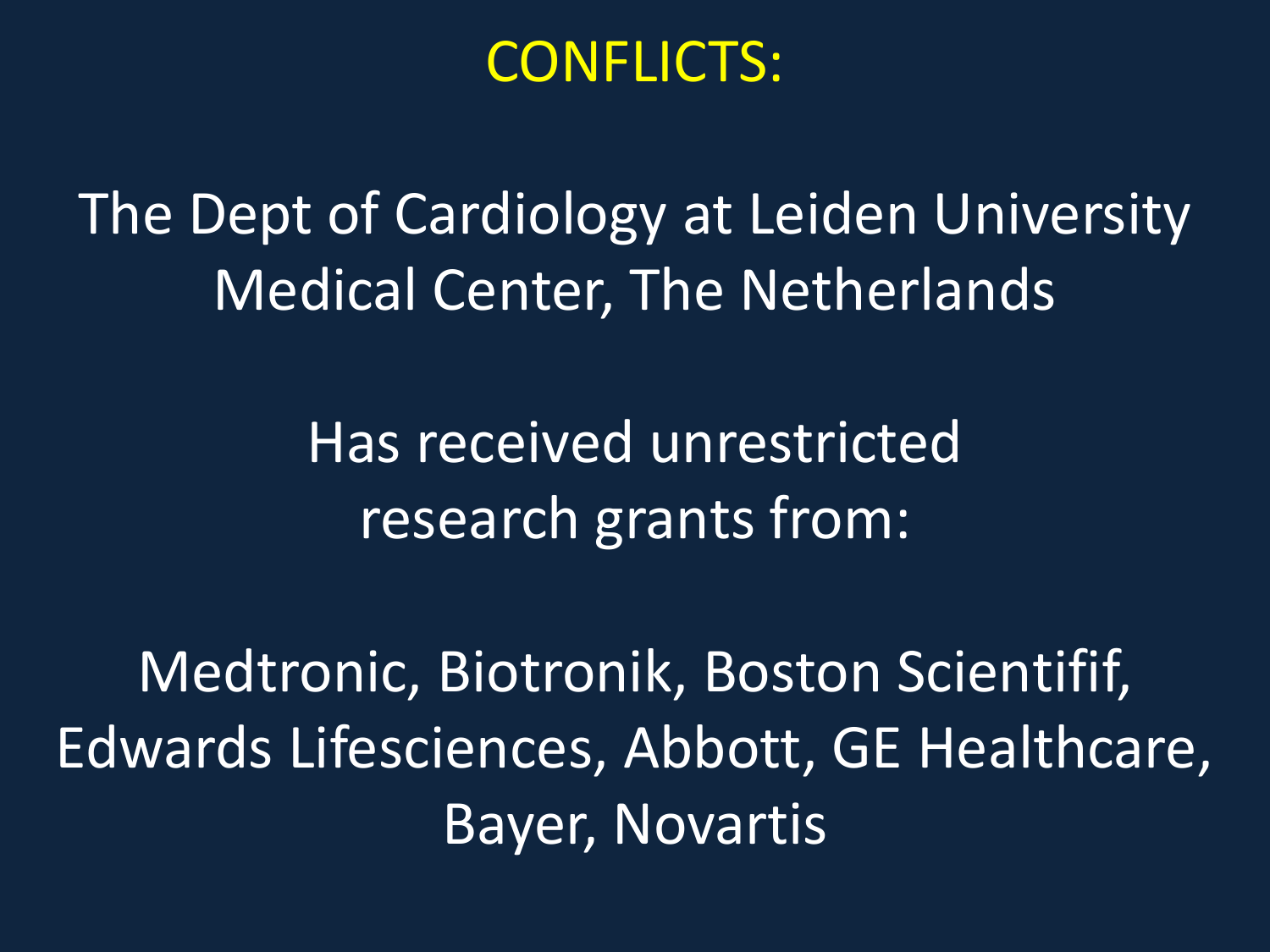# BAV International Registry

- $N = 3075$
- Origin:
	- The Netherlands
	- Singapore
	- Australia
	- Canada
	- Romania



• Systematic analysis of echocardiograms (not simple tabulation of clinical reports)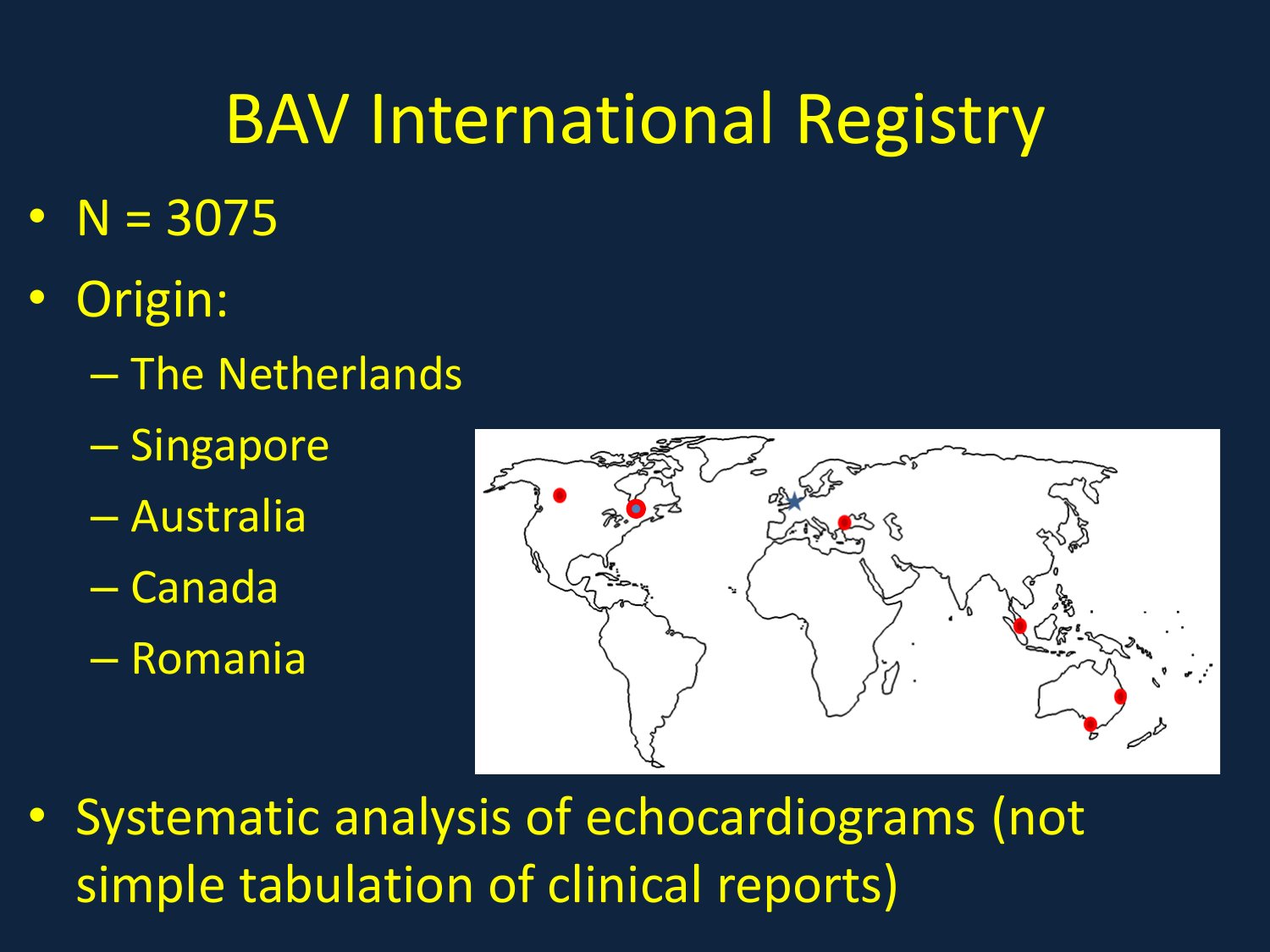## BAV International Registry

• Characterization of the phenotype of BAV and prognostic implications

• Inter-ethnic differences in aortic root dimensions and aortic valve dysfunction

• Gender differences in BAV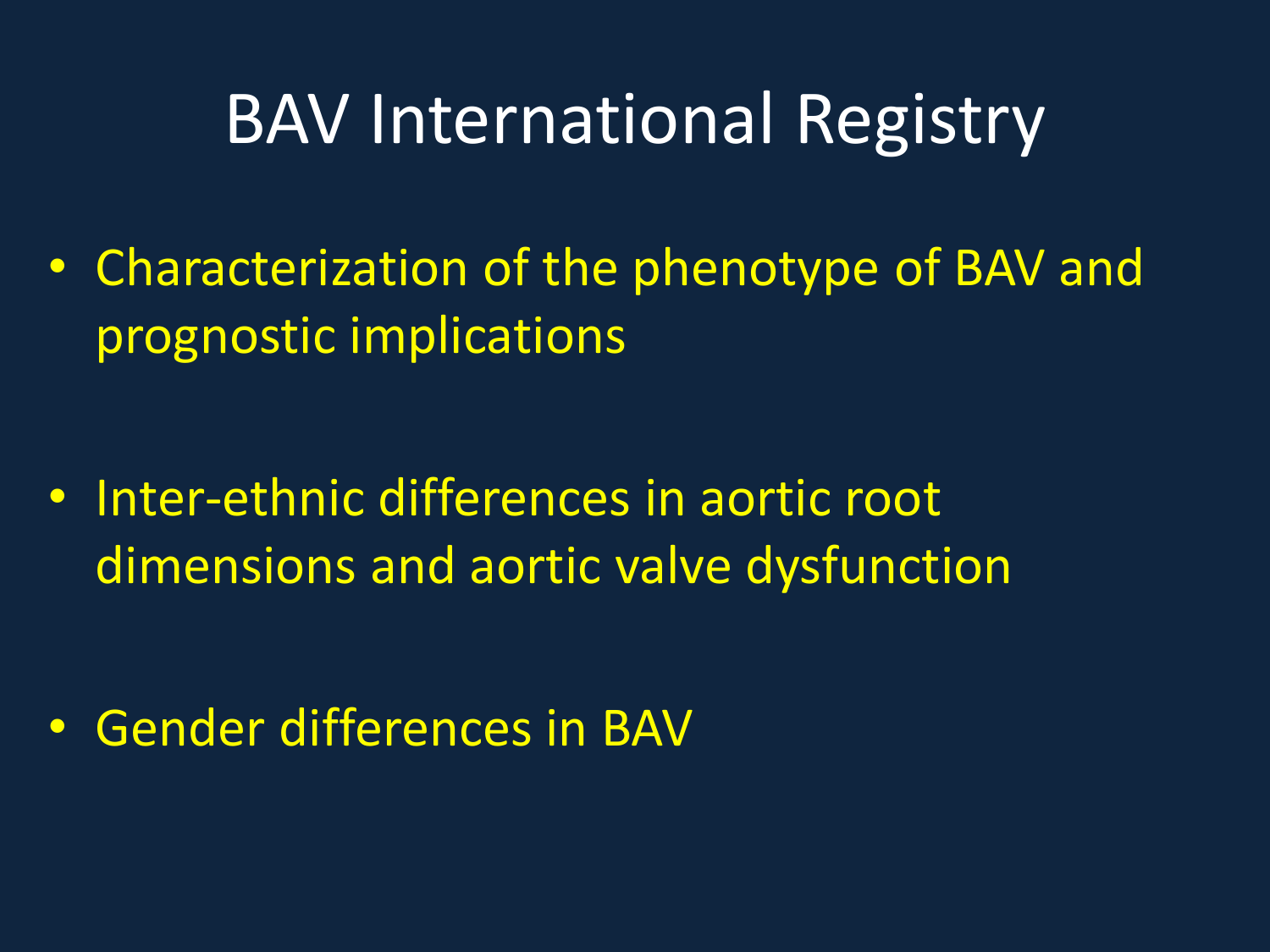#### JAMA Cardiology | Original Investigation

#### Prognostic Implications of Raphe in Bicuspid Aortic Valve Anatomy

William K. F. Kong, MD; Victoria Delgado, MD, PhD; Kian Keong Poh, MD; Madelien V. Regeer, MD; Arnold C. T. Ng, MBBS, PhD; Louise McCormack, MBBS; Tiong Cheng Yeo, MD; Miriam Shanks, MD, PhD; Sarah Parent, MD; Roxana Enache, MD, PhD; Bogdan A. Popescu, MD, PhD; Michael Liang, MD; James W. Yip, MD; Lawrence C. W. Ma, MBBS; Vasileios Kamperidis, MD, PhD; Philippe J. van Rosendael, MD; Enno T. van der Velde, PhD; Nina Ajmone Marsan, MD, PhD; Jeroen J. Bax, MD, PhD

- $N = 2118$
- Mean age 47 years
- 72% male
- 89% BAV-raphe
- 11% BAV-no raphe

Kong et al. JAMA Cardiol 2017

Sievers et al. JTCS 2007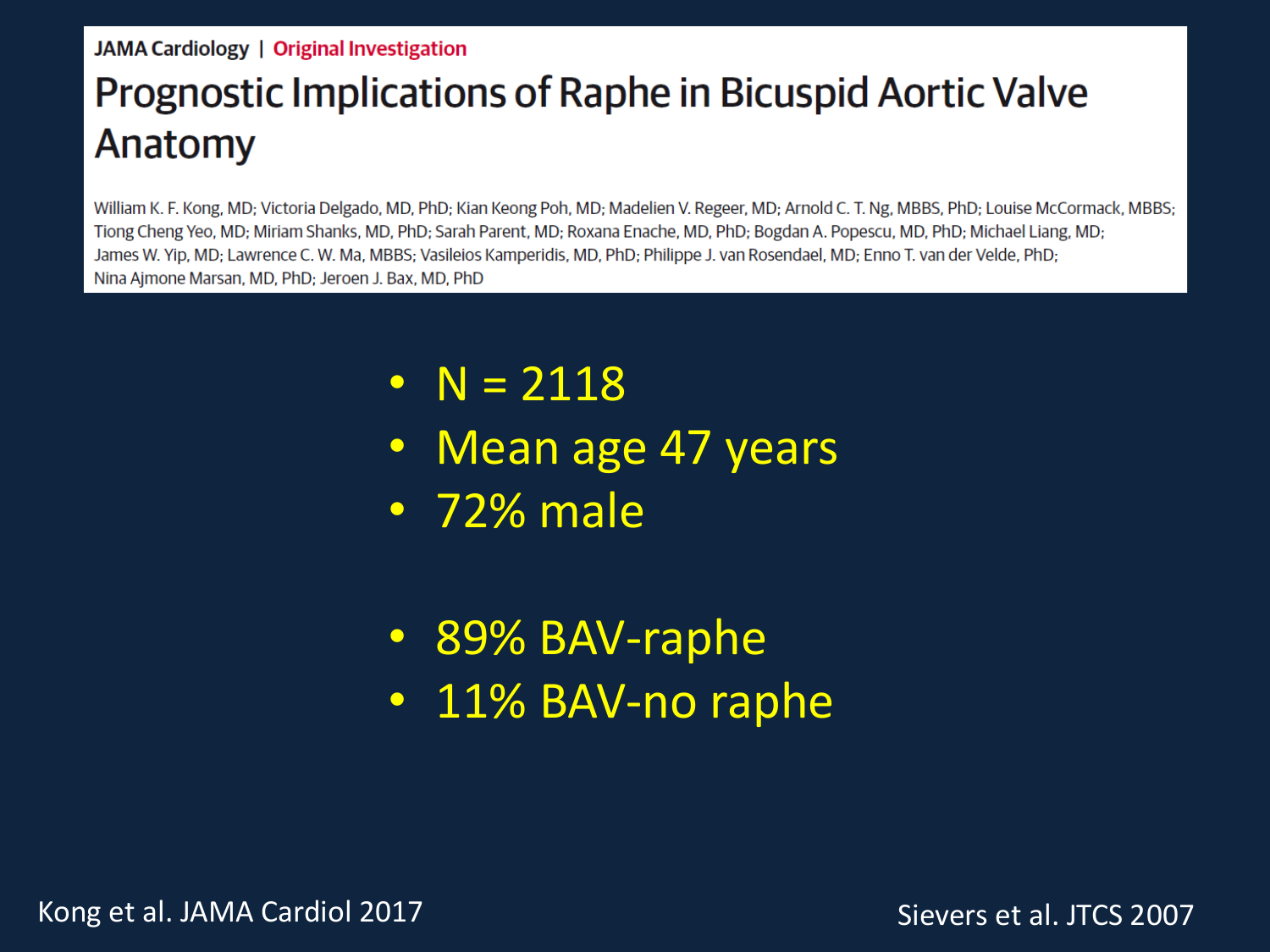#### **Phenotype of BAV vs. valve function**

**Moderate and severe aortic stenosis N = 779 (37%)**

**Moderate and severe aortic regurgitation N = 679 (32%)**



Kong et al. JAMA Cardiol 2017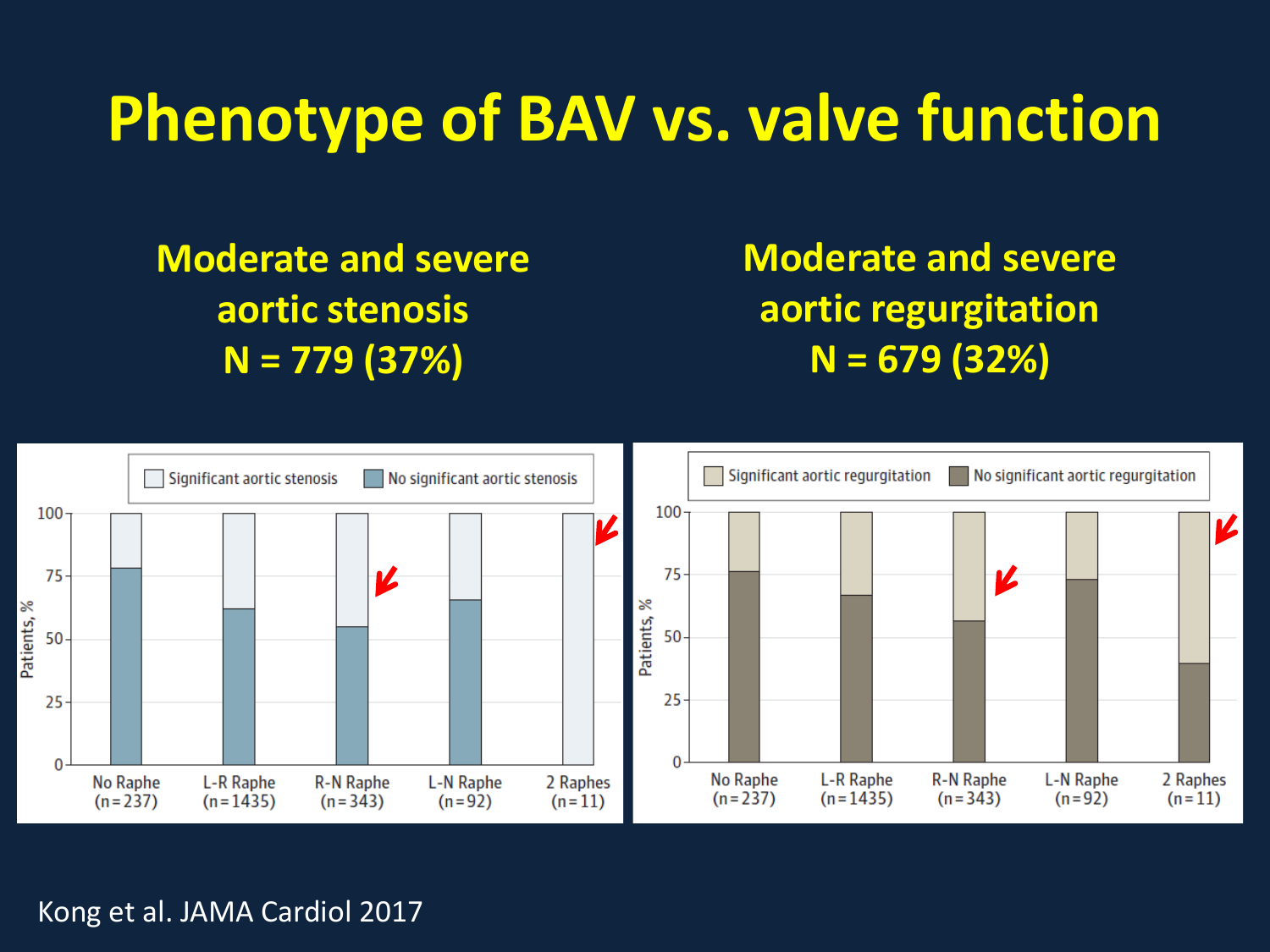# **Phenotype of BAV vs. aortopathy**



Type  $1 =$  ao root Type  $2 =$  asc aorta Type  $3 =$  both

Kong et al. JAMA Cardiol 2017



Types more/less equally distributed Dissections not frequent but .. patients with aortic dissection most often fusion raphe between the left and right coronary cusps (n=5, 63%), followed by fusion raphe between the right and the non-coronary cusps (n=2, 25%) and no raphe at all (n=1, 12%).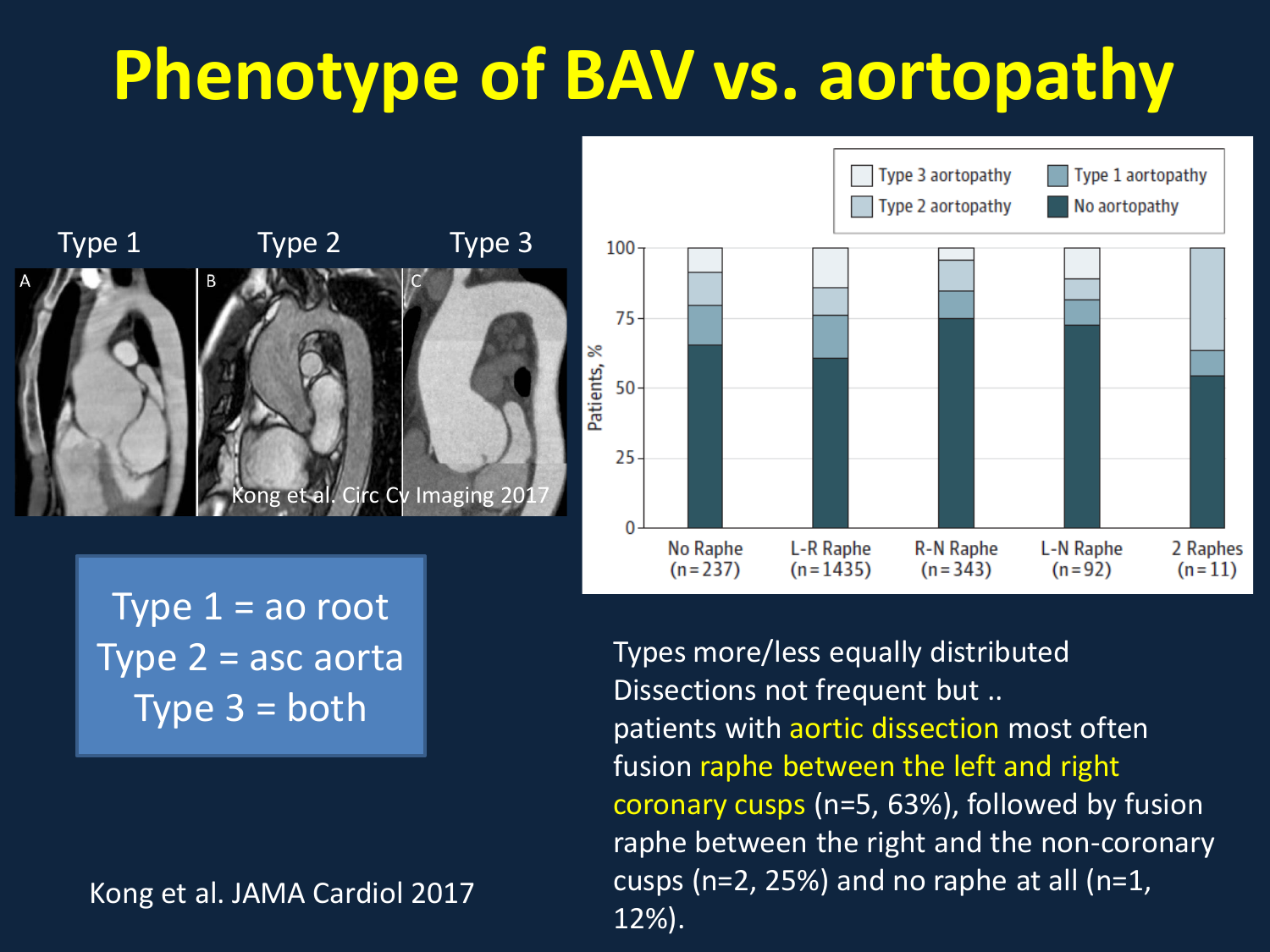# **Phenotype of BAV vs. AVR**

During a median follow-up of 2 years, 591 patients underwent AVR and 307 received aortic surgery



Kong et al. JAMA Cardiol 2017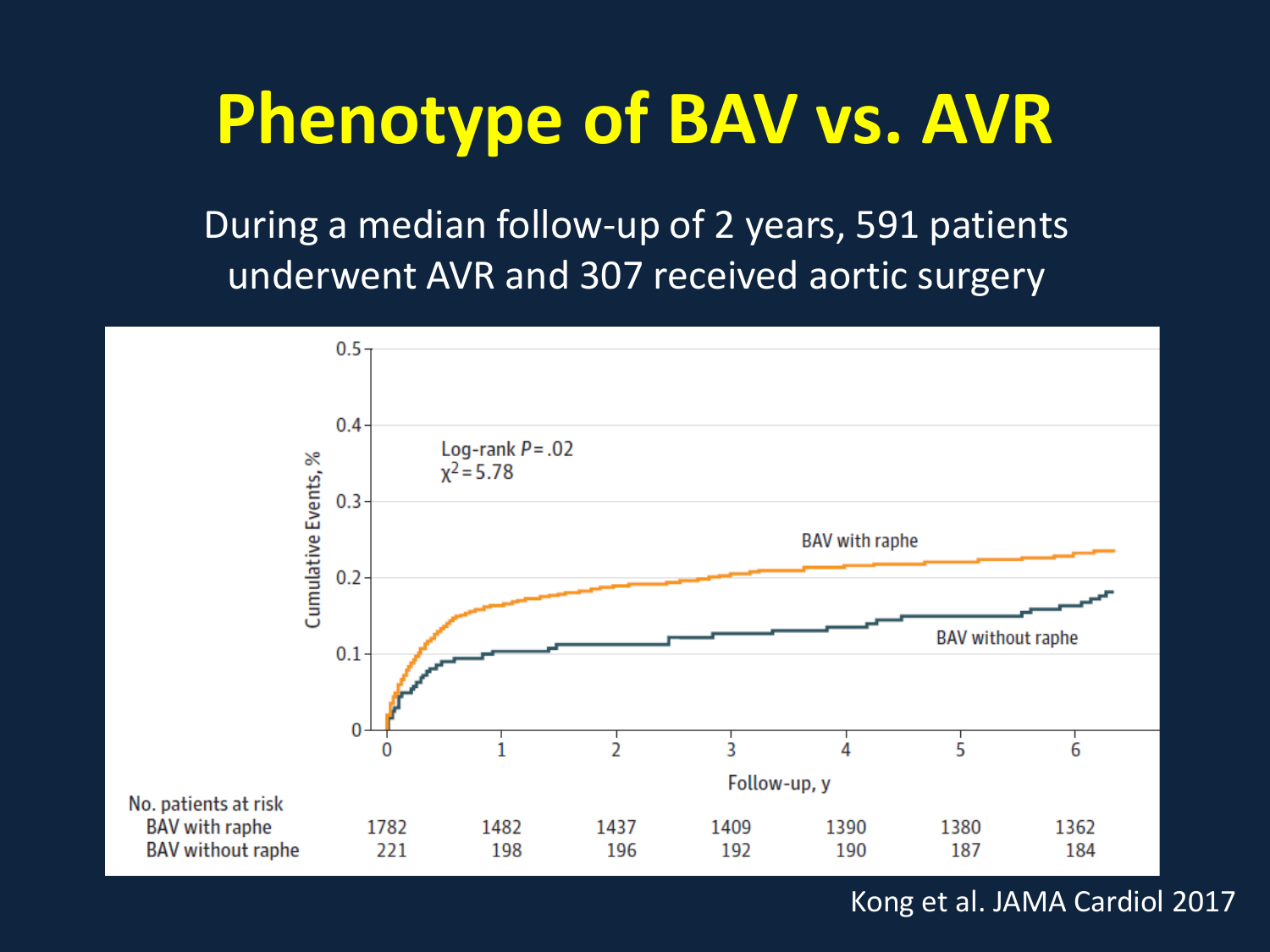#### **Phenotype of BAV vs. all-cause death**



On multivariable Cox regression analysis, BAV with raphe was not independently associated with all-cause mortality

Kong et al. JAMA Cardiol 2017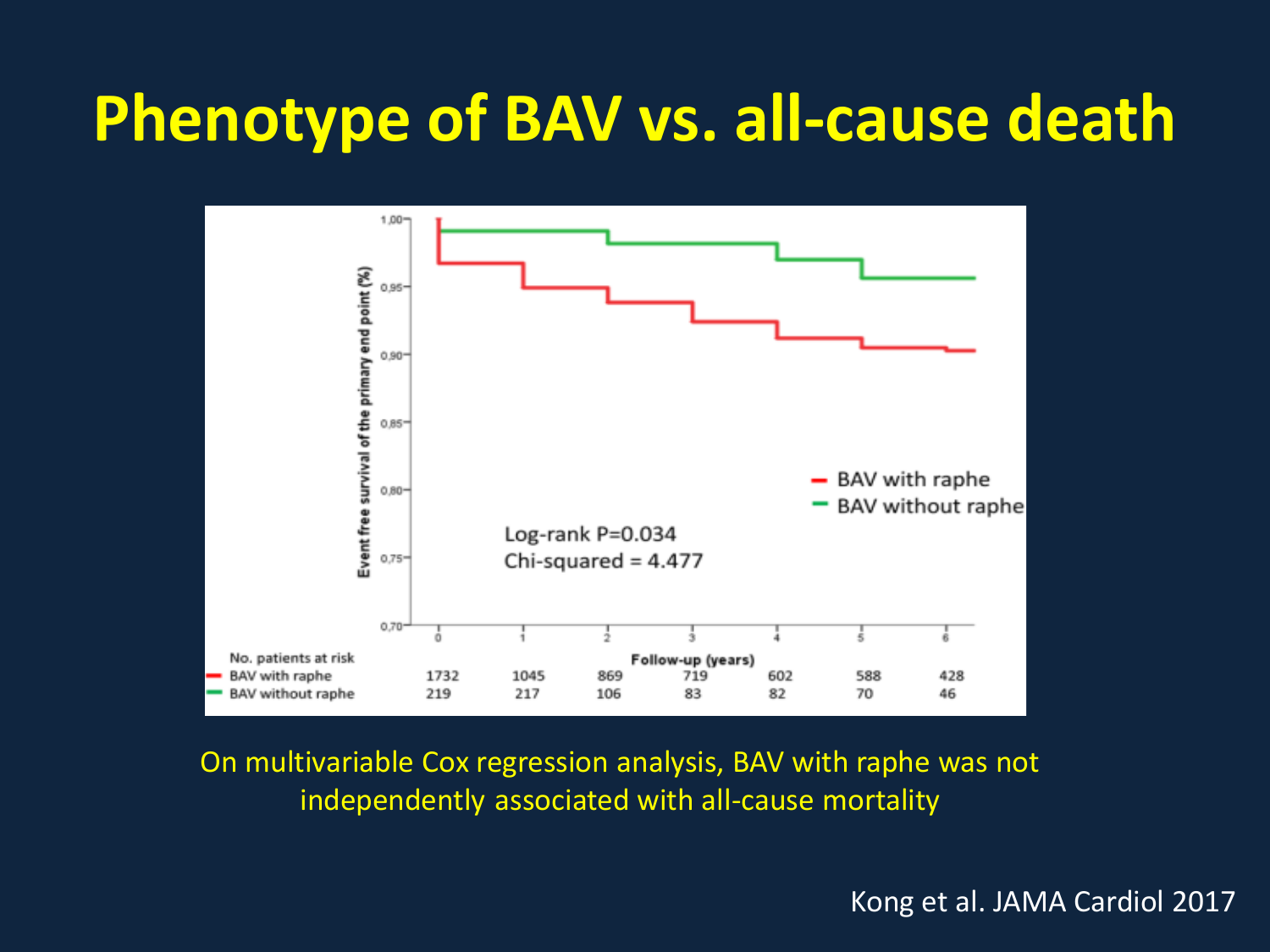FSC European Heart Journal (2017) 0, 1-7 European Society doi:10.1093/eurhearti/ehx562 of Cardiology

#### Inter-ethnic differences in valve morphology, valvular dysfunction, and aortopathy between Asian and European patients with bicuspid aortic valve

William K. F. Kong<sup>1,2</sup>, Madelien V. Regeer<sup>1</sup>, Kian K. Poh<sup>2</sup>, James W. Yip<sup>2</sup>, Philippe J. van Rosendael<sup>1</sup>, Tiong C. Yeo<sup>2</sup>, Edgar Tay<sup>2</sup>, Vasileios Kamperidis<sup>1,3</sup>, Enno T. van der Velde<sup>1</sup>, Bart Mertens<sup>4</sup>, Nina Ajmone Marsan<sup>1</sup>, Victoria Delgado<sup>1</sup>, and Jeroen J. Bax $1*$ 

•  $N = 1427$ 

– 794 Europeans (mean age 44 years, 71% male) – 633 Asians (mean age 46 years, 72% male)

Kong et al. Eur Heart J 2017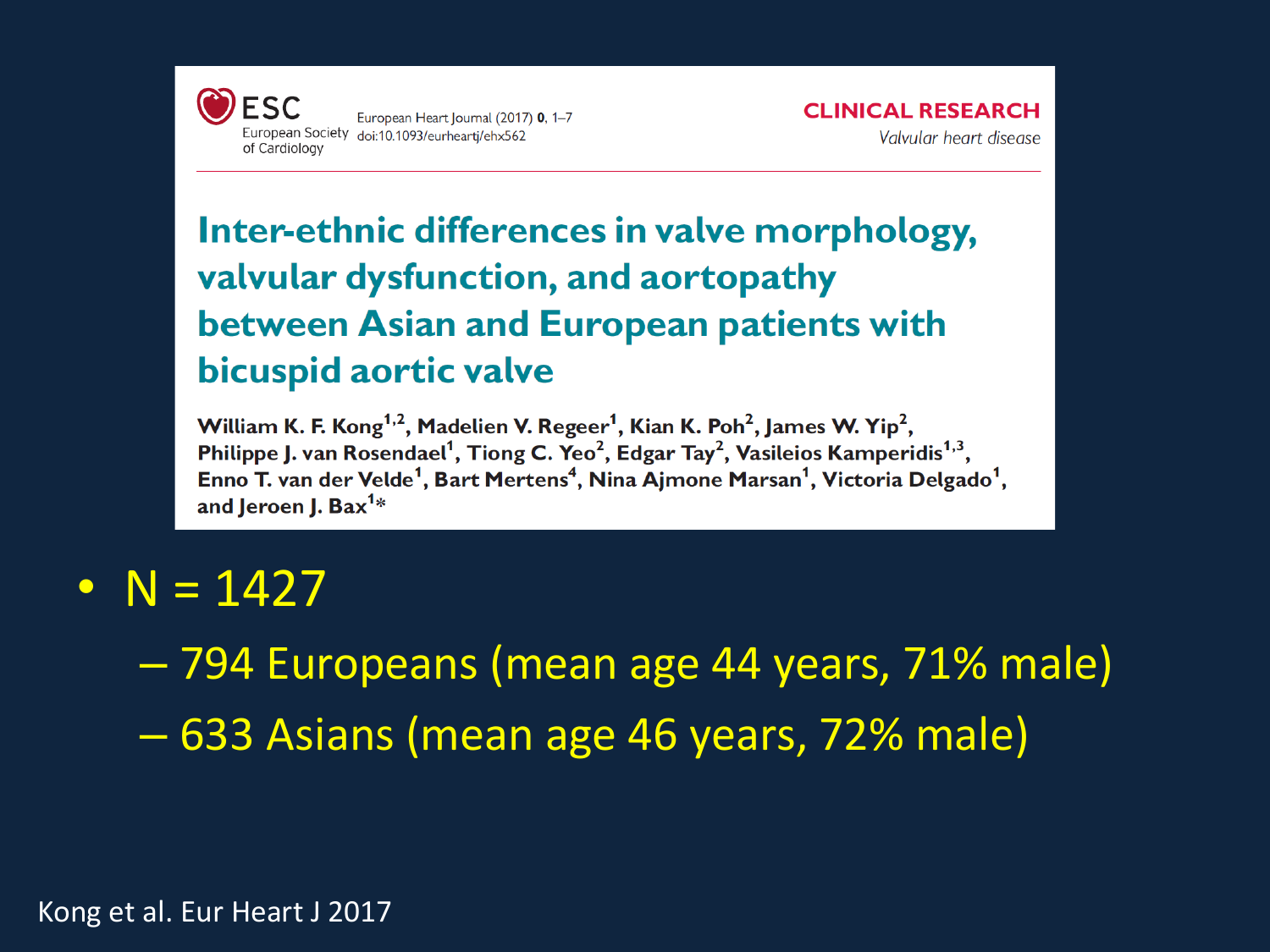## Ethnicity vs. BAV type







**BAV left-right fusion 68% Europeans 67% Asians**

**BAV Non-right fusion More frequent in Asians 19.7% vs. 13.6% 14.5% vs. 6.8%**<br>Kong et al. Eur Heart J 2017

**BAV No raphe More frequent in Europeans**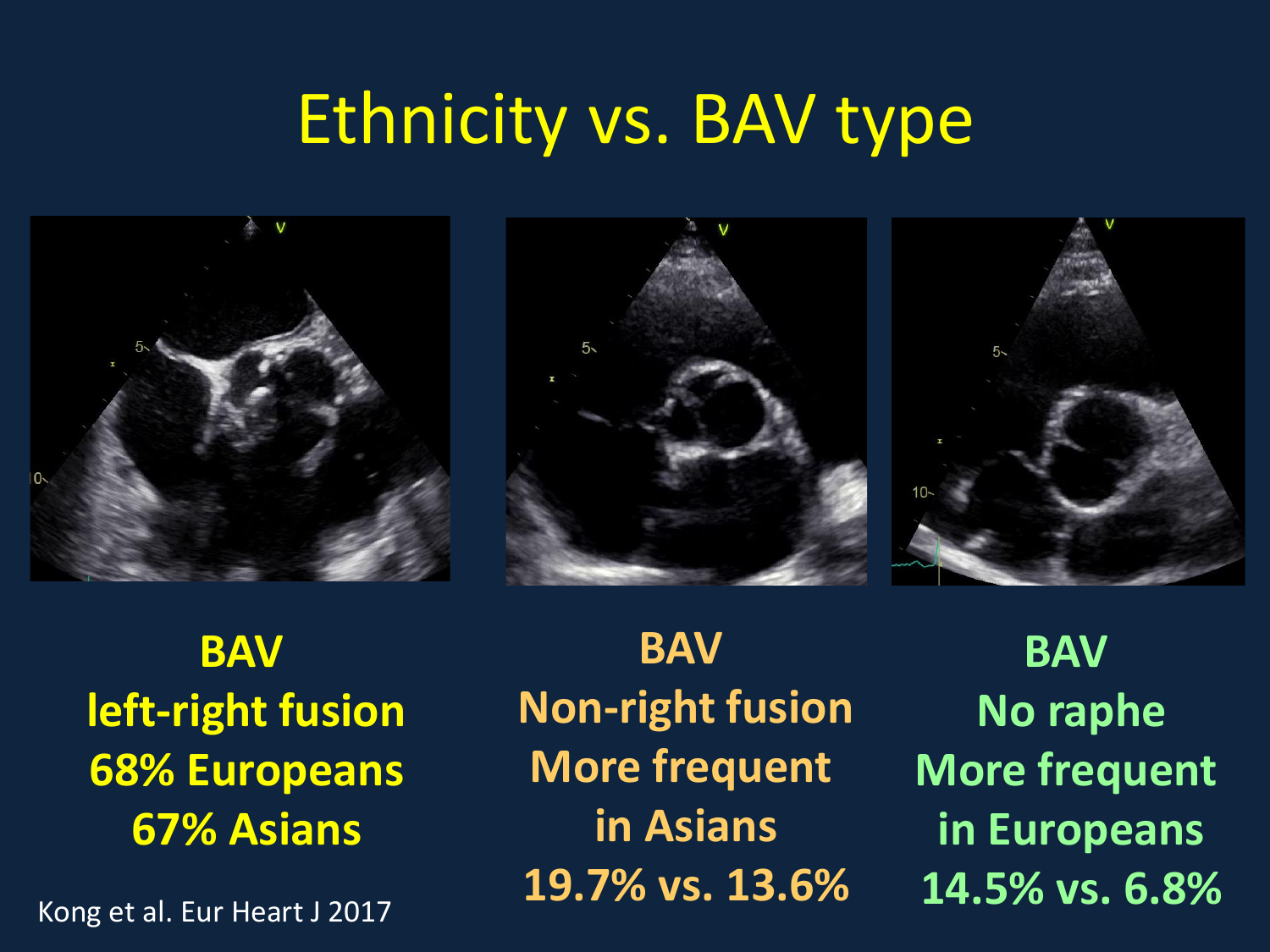### Ethnicity vs. Aortic dimensions

ALL PATIENTS: 70% normal 10% root only 10% ascending aorta only 12% diffuse dilated aorta

|                                                      | <b>All Patients</b><br>$(n = 1427)$ | <b>European</b><br>$(n = 794)$ | <b>Asian</b><br>$(n = 633)$ | <b>P-value</b> |
|------------------------------------------------------|-------------------------------------|--------------------------------|-----------------------------|----------------|
| Aortic dimensions                                    |                                     |                                |                             |                |
| Aortic annulus indexed diameter (mm/m <sup>2</sup> ) | $12.6 \pm 1.9$                      | $12.2 \pm 1.8$                 | $13.2 \pm 1.9$              | < 0.001        |
| Sinus of Valsalva indexed diameter $(mm/m2)$         | $18.7 \pm 3.6$                      | $18.1 \pm 3.3$                 | $19.6 \pm 3.7$              | < 0.001        |
| Sinotubular junction indexed diameter ( $mm/m2$ )    | $15.7 \pm 3.4$                      | $15.6 \pm 3.5$                 | $15.9 \pm 3.2$              | < 0.001        |
| Ascending aorta indexed diameter ( $mm/m2$ )         | $20.1 \pm 4.2$                      | $19.7 \pm 4.0$                 | $20.7 \pm 4.5$              | < 0.001        |
| Pattern of aortic dilation                           |                                     |                                |                             | 0.008          |
| Normal                                               | 987 (69.2)                          | 538 (67.8)                     | 449 (70.9)                  |                |
| Dilated aortic root only                             | 133(9.3)                            | 73 (9.2)                       | 60(9.5)                     |                |
| Dilated ascending aorta only                         | 138(9.7)                            | 69(8.7)                        | 69 (10.9)                   |                |
| Diffuse dilation of aorta                            | 169 (11.8)                          | 114 (14.4)                     | 55(8.7)                     |                |

#### Kong et al. Eur Heart J 2017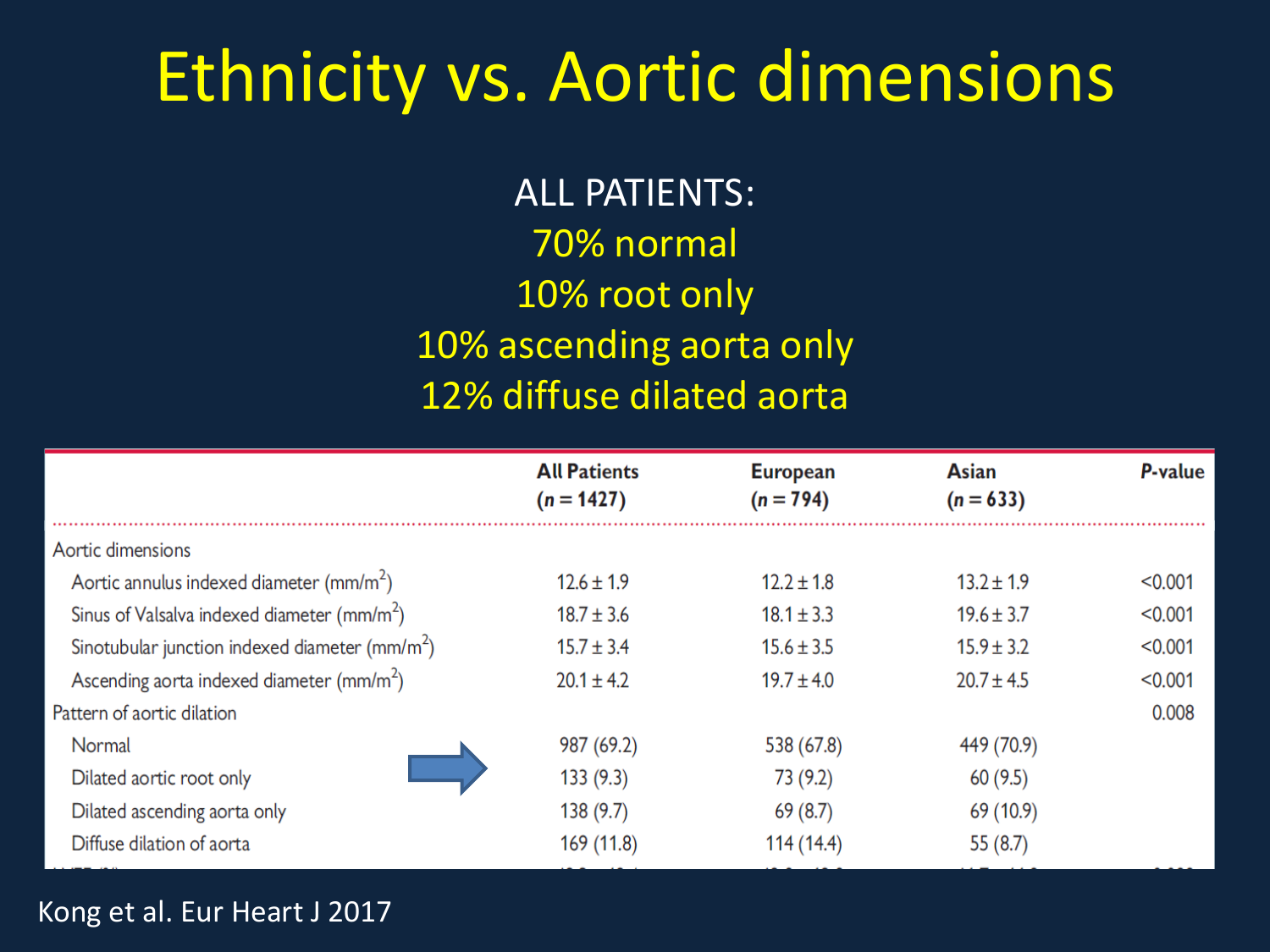# Ethnicity vs. Aortic dimensions

Indexed dimensions of the aortic annulus, sinus of Valsalva, sinotubular junction and ascending aorta were significantly larger in Asians as compared to Europeans…. Although Asians smaller than Europeans….

|                                                      | <b>All Patients</b><br>$(n = 1427)$ | <b>European</b><br>$(n = 794)$ | <b>Asian</b><br>$(n = 633)$ | P-value |
|------------------------------------------------------|-------------------------------------|--------------------------------|-----------------------------|---------|
| Aortic dimensions                                    |                                     |                                |                             |         |
| Aortic annulus indexed diameter (mm/m <sup>2</sup> ) | $12.6 \pm 1.9$                      | $12.2 \pm 1.8$                 | $13.2 \pm 1.9$              | < 0.001 |
| Sinus of Valsalva indexed diameter $\frac{m}{m^2}$   | $18.7 \pm 3.6$                      | $18.1 \pm 3.3$                 | $19.6 \pm 3.7$              | < 0.001 |
| Sinotubular junction indexed diameter $(mm/m2)$      | $15.7 \pm 3.4$                      | $15.6 \pm 3.5$                 | $15.9 \pm 3.2$              | < 0.001 |
| Ascending aorta indexed diameter ( $mm/m2$ )         | $20.1 \pm 4.2$                      | $19.7 \pm 4.0$                 | $20.7 \pm 4.5$              | < 0.001 |
| Pattern of aortic dilation                           |                                     |                                |                             | 0.008   |
| Normal                                               | 987 (69.2)                          | 538 (67.8)                     | 449 (70.9)                  |         |
| Dilated aortic root only                             | 133(9.3)                            | 73 (9.2)                       | 60(9.5)                     |         |
| Dilated ascending aorta only                         | 138(9.7)                            | 69(8.7)                        | 69 (10.9)                   |         |
| Diffuse dilation of aorta                            | 169 (11.8)                          | 114 (14.4)                     | 55(8.7)                     |         |

#### Kong et al. Eur Heart J 2017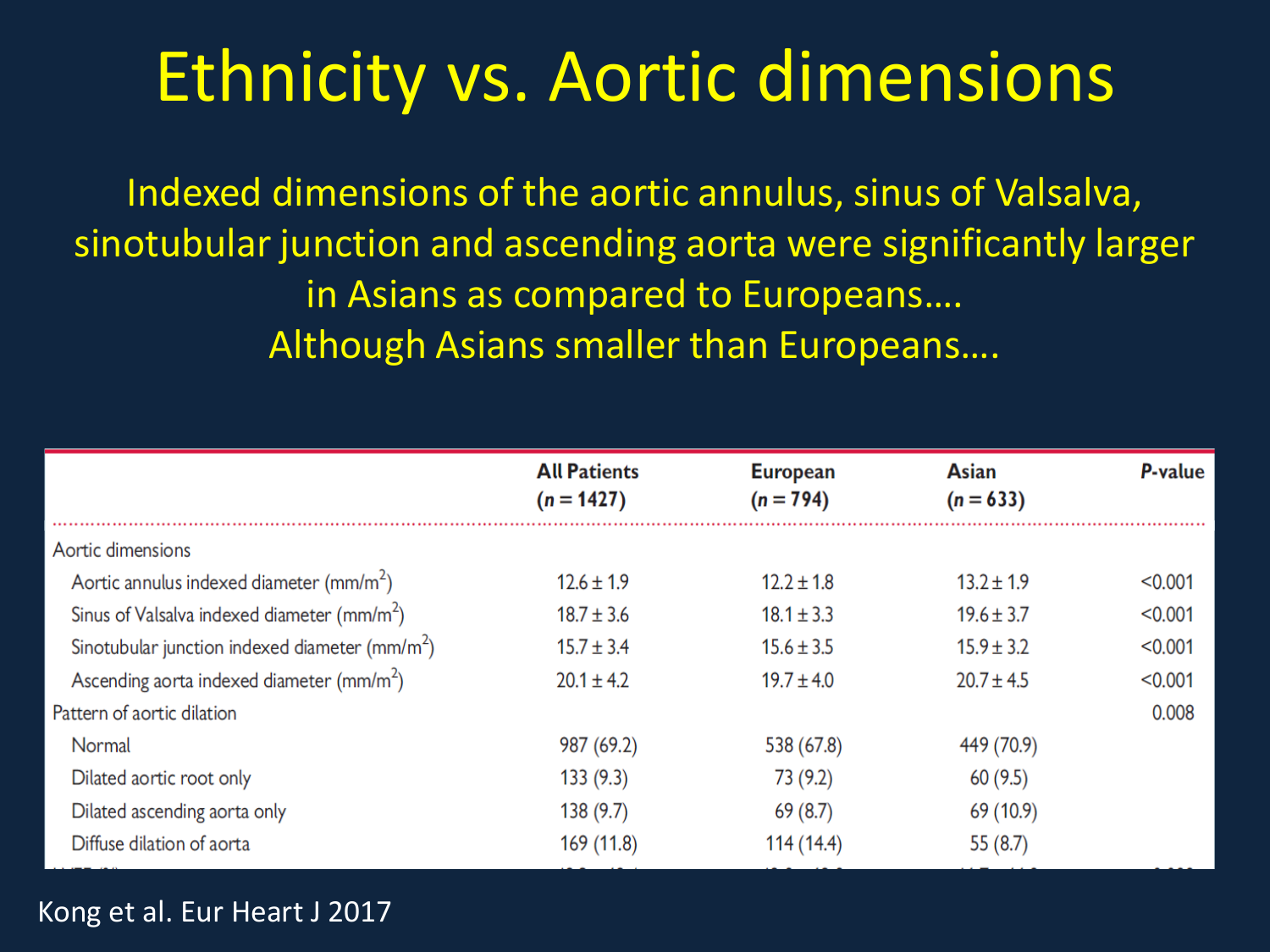

#### ORIGINAL ARTICLE - VALVULAR HEART DISEASEVALVULAR HEART DISEASE

#### Sex Differences in Phenotypes of Bicuspid Aortic Valve and Aortopathy

Insights From a Large Multicenter, International Registry

See Editorial by Michelena and Mankad

William K.F. Kong, MD, Madelien V. Regeer, MD, Arnold C.T. Ng, MBBS, PhD, Louise McCormack, MBBS, Kian Keong Poh, MD, Tiong Cheng Yeo, MD, Miriam Shanks, MD, PhD, Sarah Parent, MD, Roxana Enache, MD, PhD, Bogdan A. Popescu, MD, PhD, James W. Yip, MD, Lawrence Ma, MBBS, Vasileios Kamperidis, MD, PhD, Enno T, van der Velde, PhD, Bart Mertens, PhD, Nina Ajmone Marsan, MD, PhD, Victoria Delgado, MD, PhD, and Jeroen J. Bax, MD, PhD

- $N = 1992$
- Men 1424, 71.5%
- Women 568, 28.5%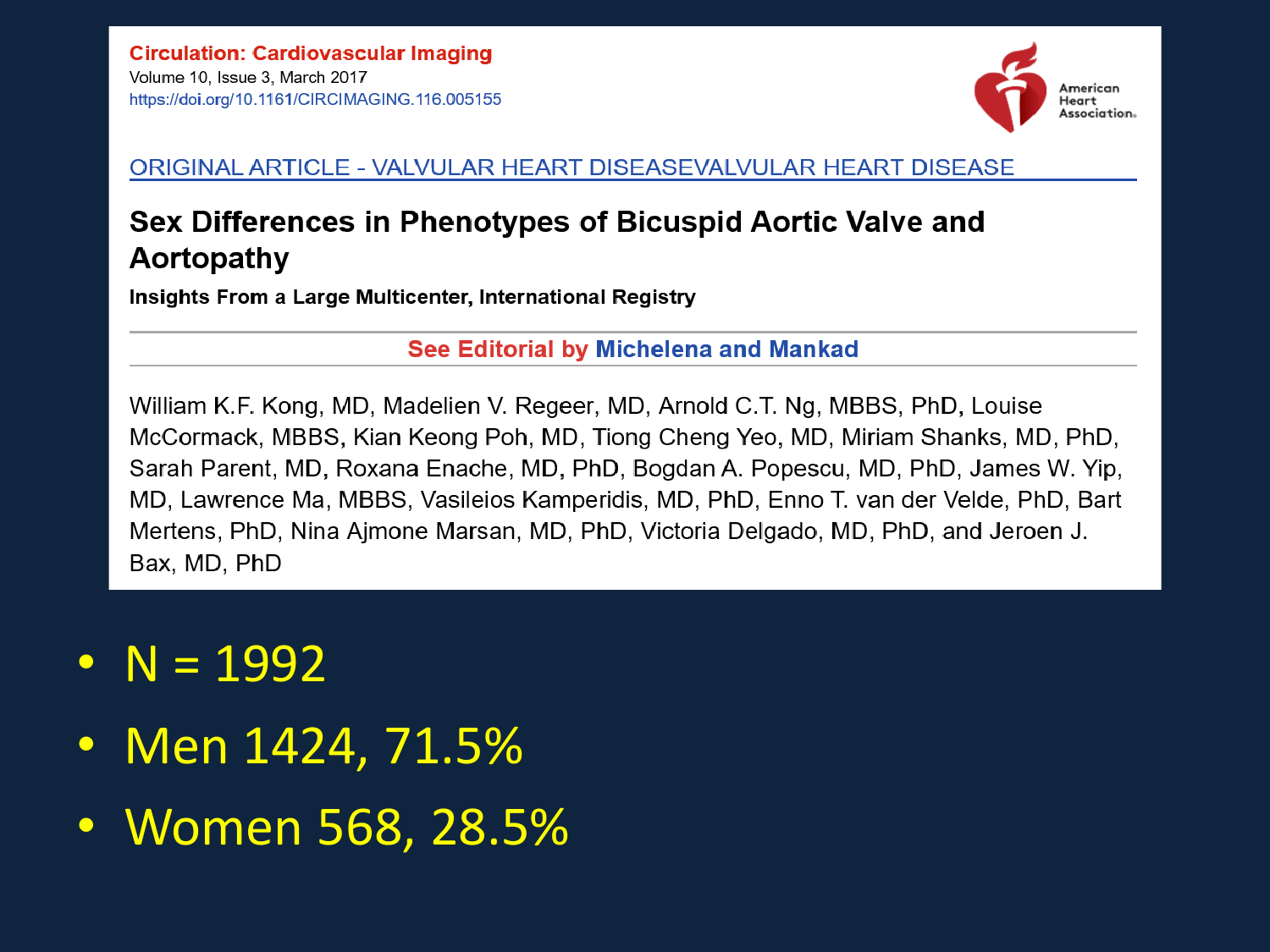#### **Analysis of the BAV morphology Sievert Classification**

- Overall population:
- most common BAV morphology: type 1 with raphe between left and right cusps (68.7%)
- Least frequent BAV morphology: type 2 with 2 raphe (0.4%)

• No differences in BAV morphology between men and women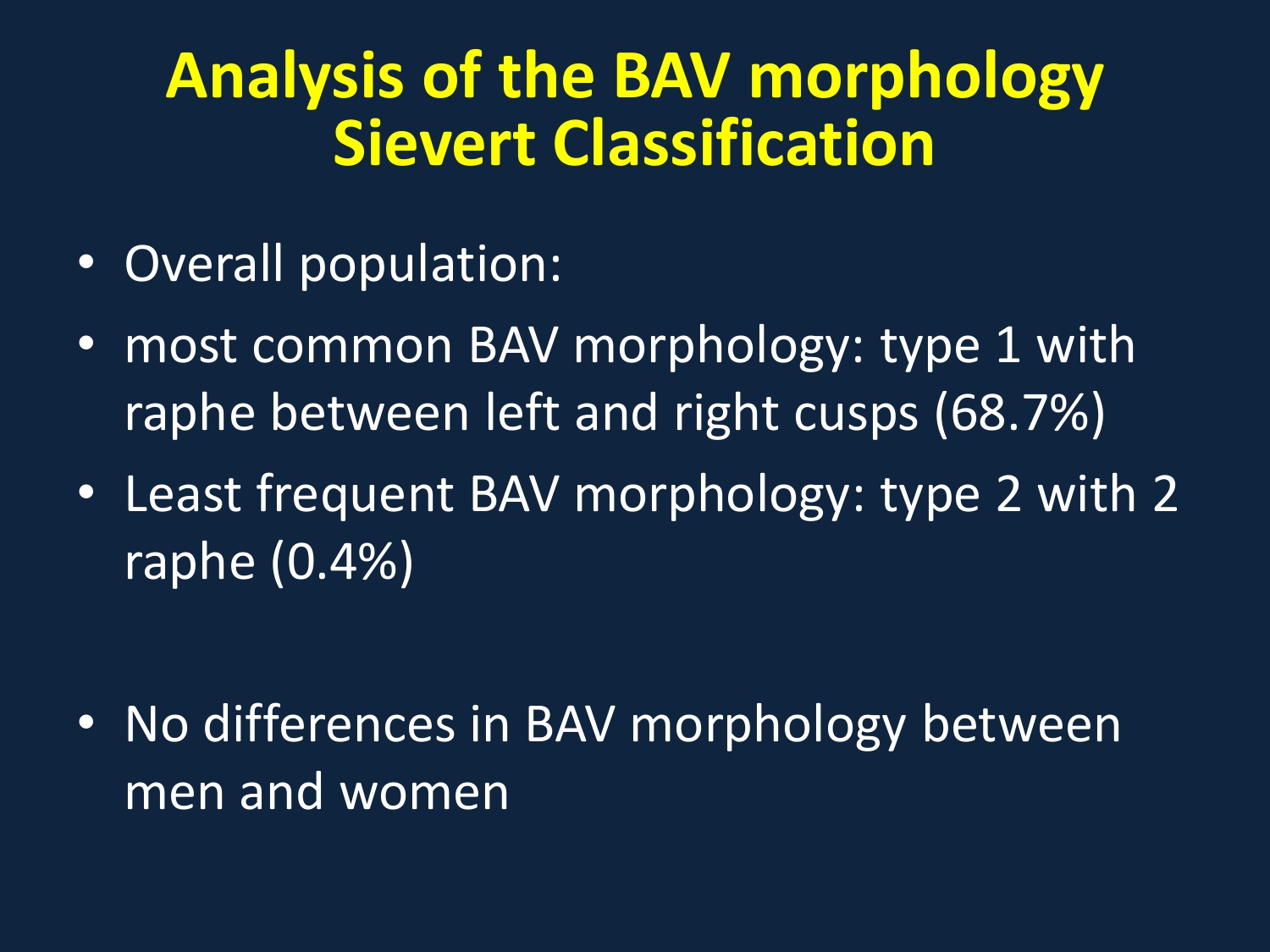# **Valve dysfunction**

• 84% of patients have some degree of valve dysfunction

• Men more AR: 34.8% vs 22.2% (P<0.001) related to more often dilated aorta/root

• Women more AS: 44.1% vs 34.5% (P<0.001)

Kong et al. Eur Heart J 2017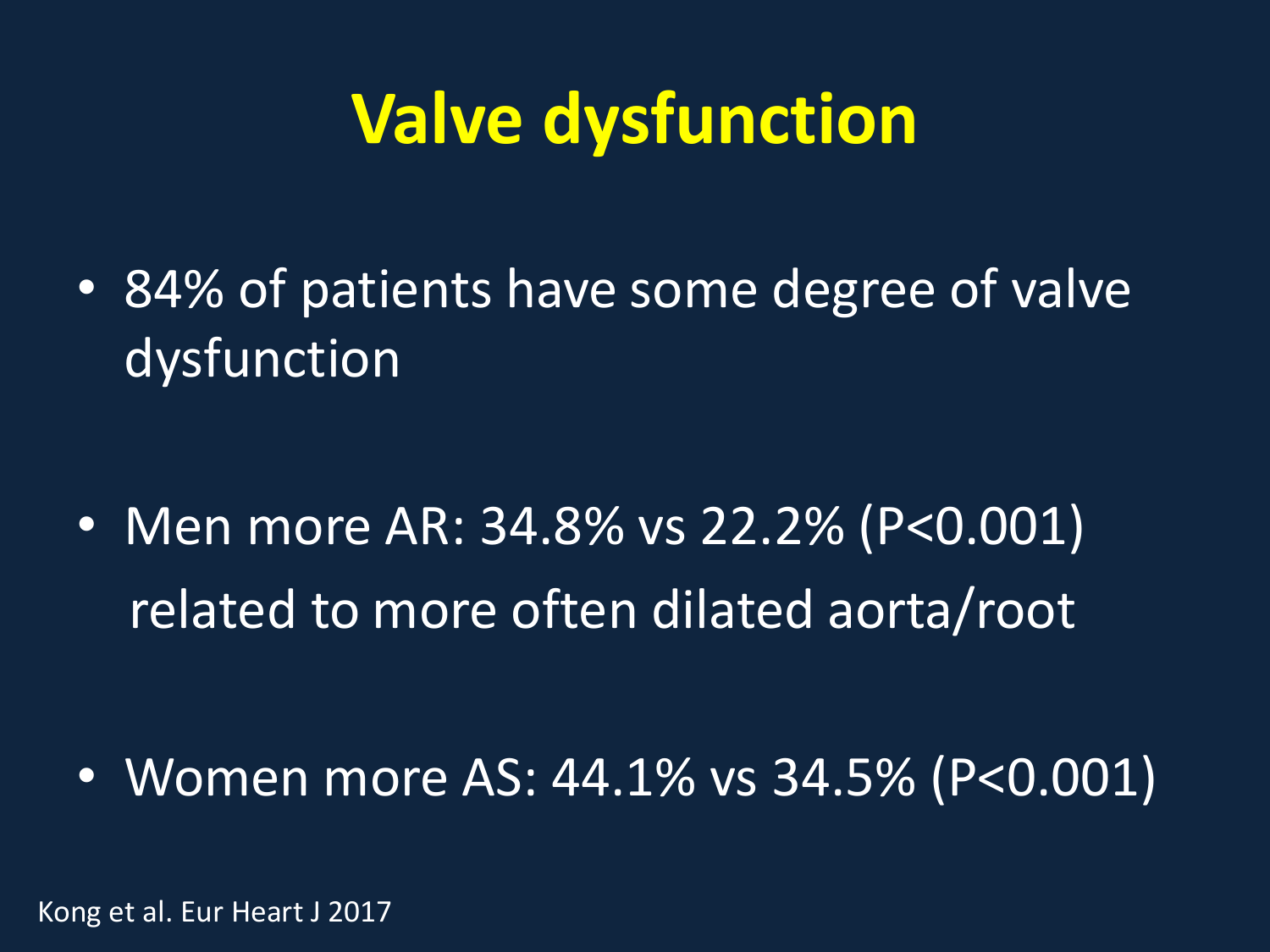# Aortopathy in 697 patients, 35%

Men:

- more often isolated aortic root dilation  $(14.2\% \text{ vs } 6.7\%, \text{ P}<0.001) (\rightarrow \text{AR})$
- Diffuse aorta dilation (16.2% vs 7.3%, P<0.001)

Kong et al. Circ Imaging 2017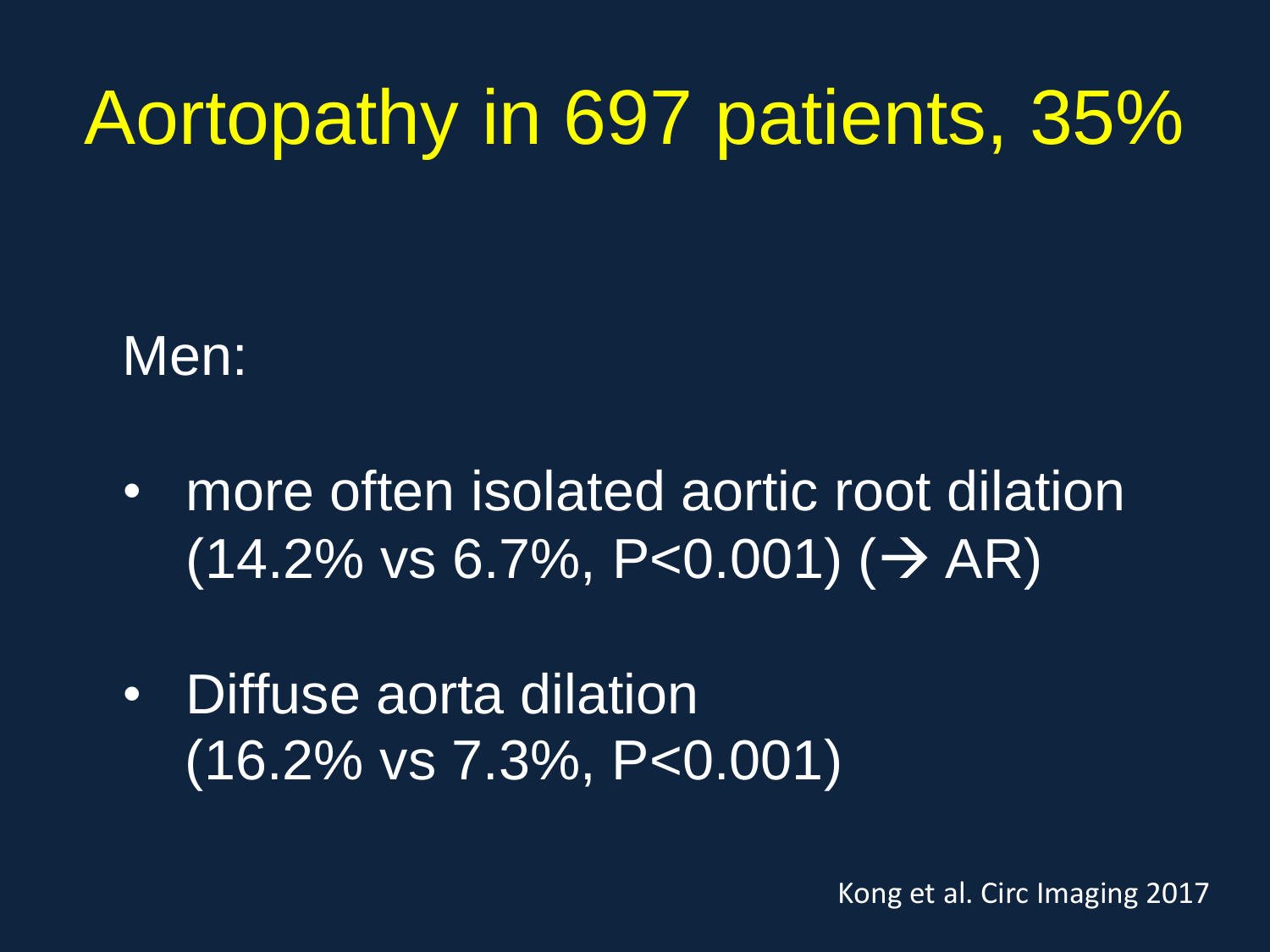#### Women: smaller aortic annulus, sinus of Valsalva and STJ versus men



Kong et al. Circ Imaging 2017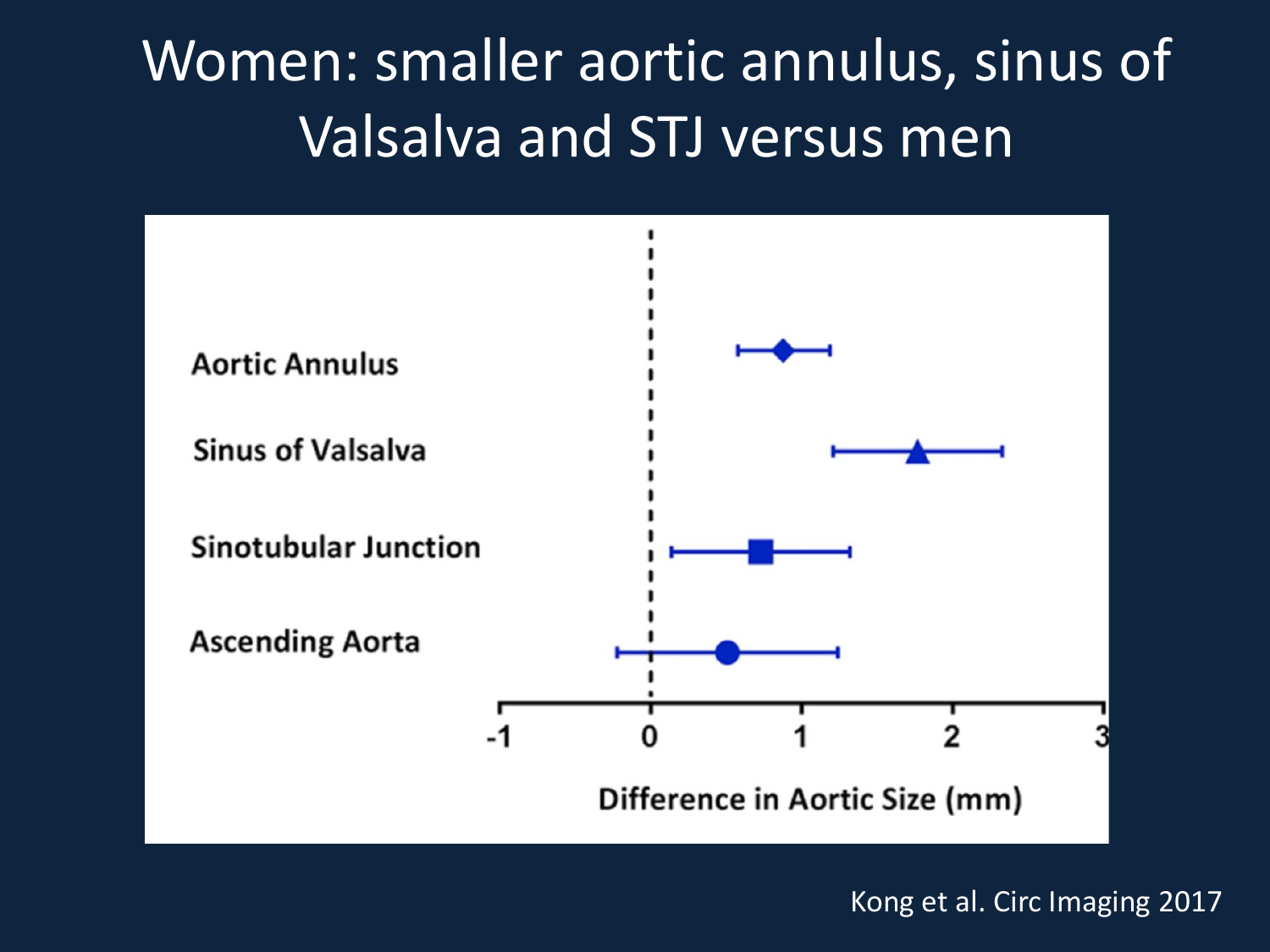### LARGE international registry

Provides information on:

Prevalence of BAV phenotypes and outcomes

Differences in BAV phenotypes and ethnicities

Differences in BAV and gender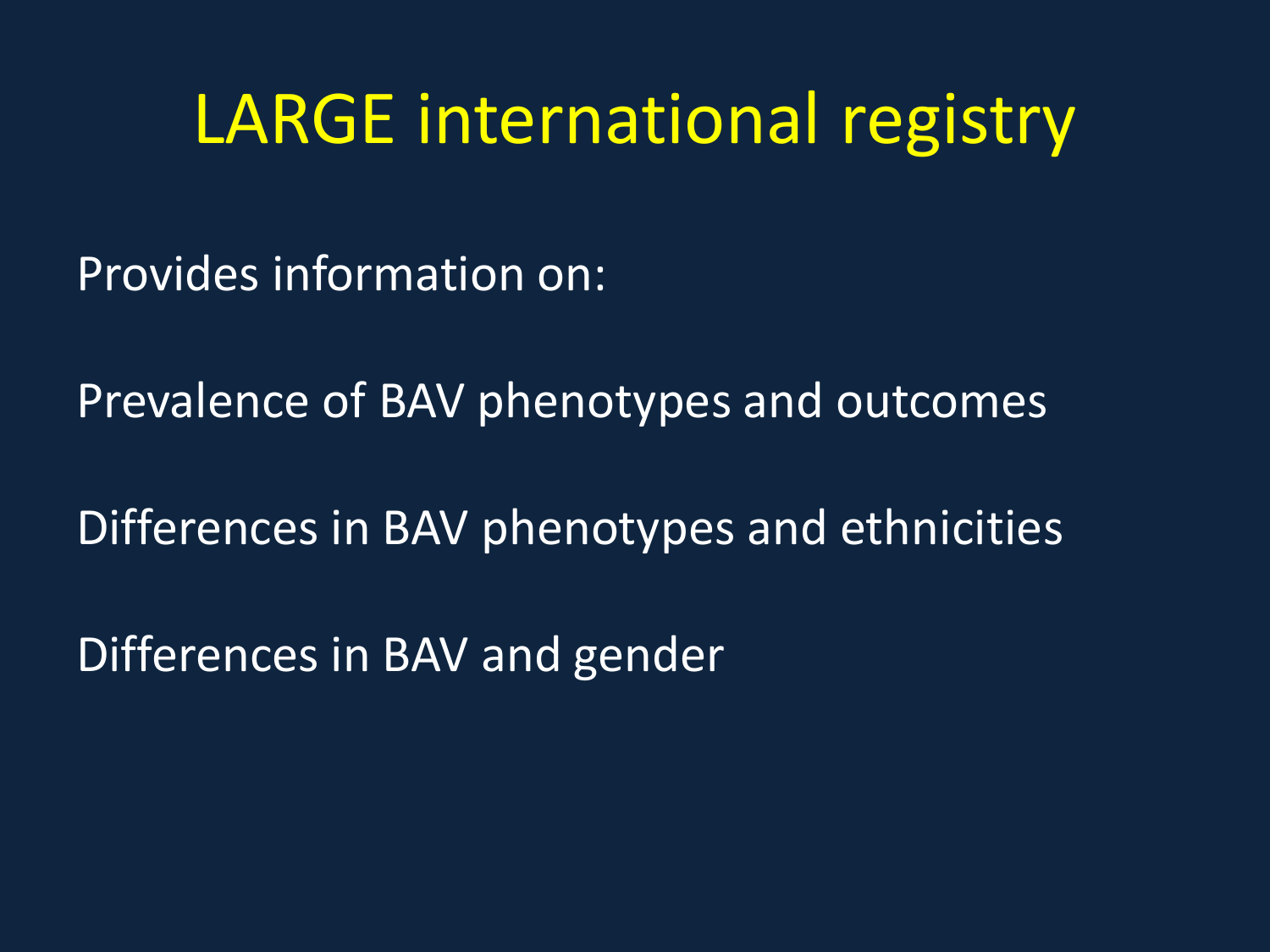## **Presence of raphe in BAV**

- Raphe in general: More frequently associated with significant valve dysfunction and aortic dilation
- The location of raphe: was associated with the type of valve dysfunction but not with aortic dilation
- Raphe in general: associated with increased risk of valve surgery and all-cause mortality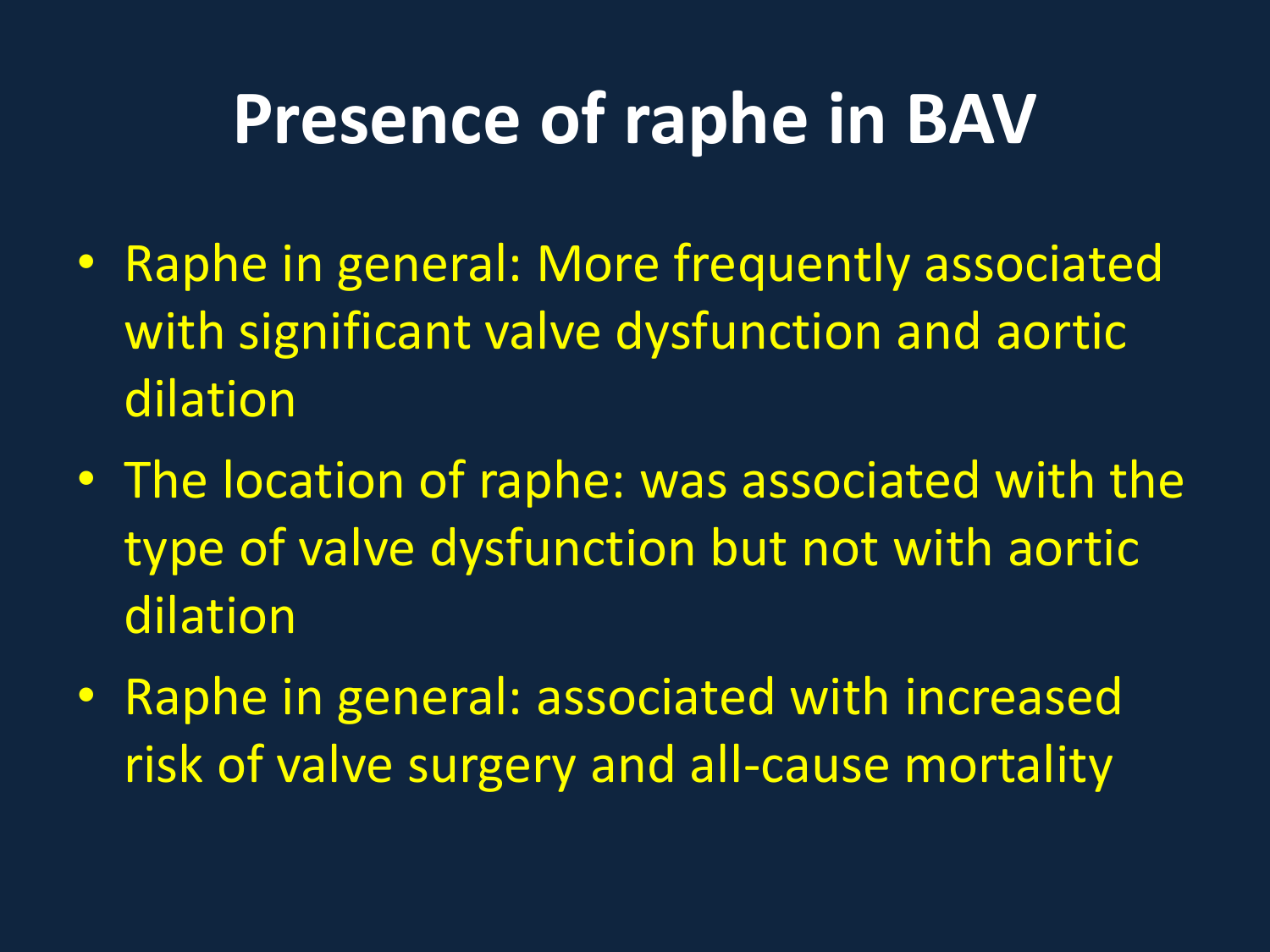# **Interethnic differences in BAV**

- Asian patients have larger aortic annulus and root; this may have important implications for:
	- Follow-up of valve function and aortic dimensions
	- evolving technologies in aortic valve replacement (TAVR – larger size in Asian patients)
	- Indications for aortic surgery